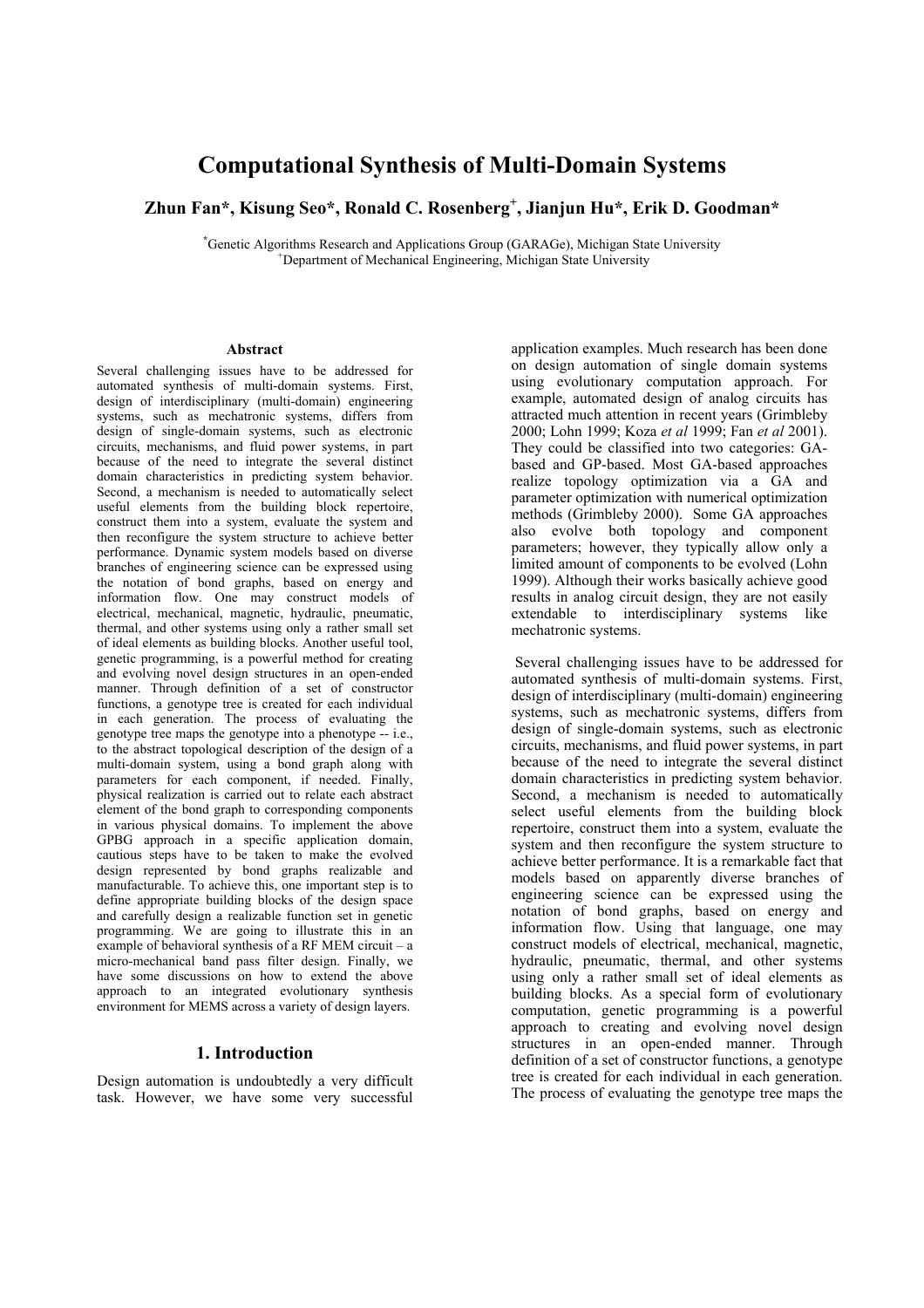genotype into a phenotype -- i.e., to the abstract topological description of the design of a multidomain system, using a bond graph along with parameters for each component, if needed. Finally, physical realization is carried out to relate each abstract element of the bond graph to corresponding components in various physical domains. The above approach, combining bond graphs and genetic programming, has led to several successful design results by computational synthesis. The first is a domain-independent eigenvalue placement design problem that is tested for some sample target sets of eigenvalues (Seo *et al* 2001). The second is in the electrical domain – design of analog filters to achieve specified performance over a given frequency range (Fan *et al* 2001). The third is in the electromechanical domain – redesign of a printer drive system to obtain desirable damping of the position of a rotational load (Fan *et al* 2002).

We are going to extend our approach to synthesize MEMS (Micro Electro Mechanical Systems). Due to their multi-domain and intrinsically three-dimensional nature, design and analysis of MEMS is very complicated and requires access to simulation tools with finite element analysis capability, like Conventorware and ANSYS. Computation cost is typically very high. A common representation that encompasses multiple energy domains is thus needed for modeling of the whole system. We need a systemlevel model that reduces the number of degrees of freedom from the hundreds and thousands of degrees of freedom characterizing the meshed 3-D model to as few as possible. The bond graph, based on power flow, provides a unified model representation across inter-disciplinary system domains and is also compatible with 3-D numerical simulation and experimental results in describing the macro behavior of the system, so long as suitable lumping of components can be done to obtain lumped-parameter models. It can be used to represent the behavior of a subsystem within one energy domain, or the interaction of multiple domains. Therefore, the first important step in our method of MEMS synthesis is to develop a strategy to automatically generate bond graph models to meet particular design specifications on system level behaviors.

For system-level design, hand calculation is still the most popular method in current design practice. This is for two reasons: 1) The MEMS systems we are considering, or designing, are relatively simple in dynamic behaviors -- especially the mechanical parts - - largely due to limitation in fabrication capability. 2) There is no powerful and widely accepted synthesis approach to design multi-domain systems automatically.

The GP/BG approach, which combines the capability of genetic programming to search in an open-ended design space, and the merits of bond graphs for representing and modeling multi-domain systems elegantly and effectively, proves to be a promising method to do system-level synthesis of multi-domain dynamical systems, including MEMS. In the first or higher level of system synthesis, our GPBG approach can help to obtain a high-level description of a system that assembles the system from a library of existing components in an automatic manner to meet a predefined design specification. Then in the second or lower level, other numerical optimization approaches (Zhou 1998), as well as evolutionary computation, may be used to synthesize custom components from a functionality specification. It is worthwhile to point out that for the system designer, the goal of synthesis is not necessarily to design the optimum device, but to take advantage of rapid prototyping and "design reuse" through component libraries; while for the custom component designer, the goal may be maximum performance. These two goals may lead to different synthesis pathways.

However, in trying to establish an automated synthesis approach for MEMS, we should take cautious steps. Due to the limitation of fabrication technology, there are many constraints in design of MEMS. Unlike in VLSI, which can draw on extensive sets of design rules and programs that automatically test for designrule violations, the MEMS field lacks design verification tools at this time. This means that no design automation tools are available at this stage capable of designing and verifying any kind of geometrical shapes of MEMS devices. Thus, automated MEMS synthesis tools must solve subproblems of MEMS design in particular application domains for which a small set of predefined and widely used basic electromechanical elements are available, to cover a moderately large functional design space.

Automated synthesis of a RF MEM device, namely, micro-mechanical band pass filter is taken as an instance in this paper. As designing and micromachining of more complex structures is a definite trend, and research into micro-assembly is already on its way, the GP/BG approach is believed to have many potential applications. More work to extend the above approach to an integrated evolutionary synthesis environment for MEMS across a variety of design layers is also discussed in the end.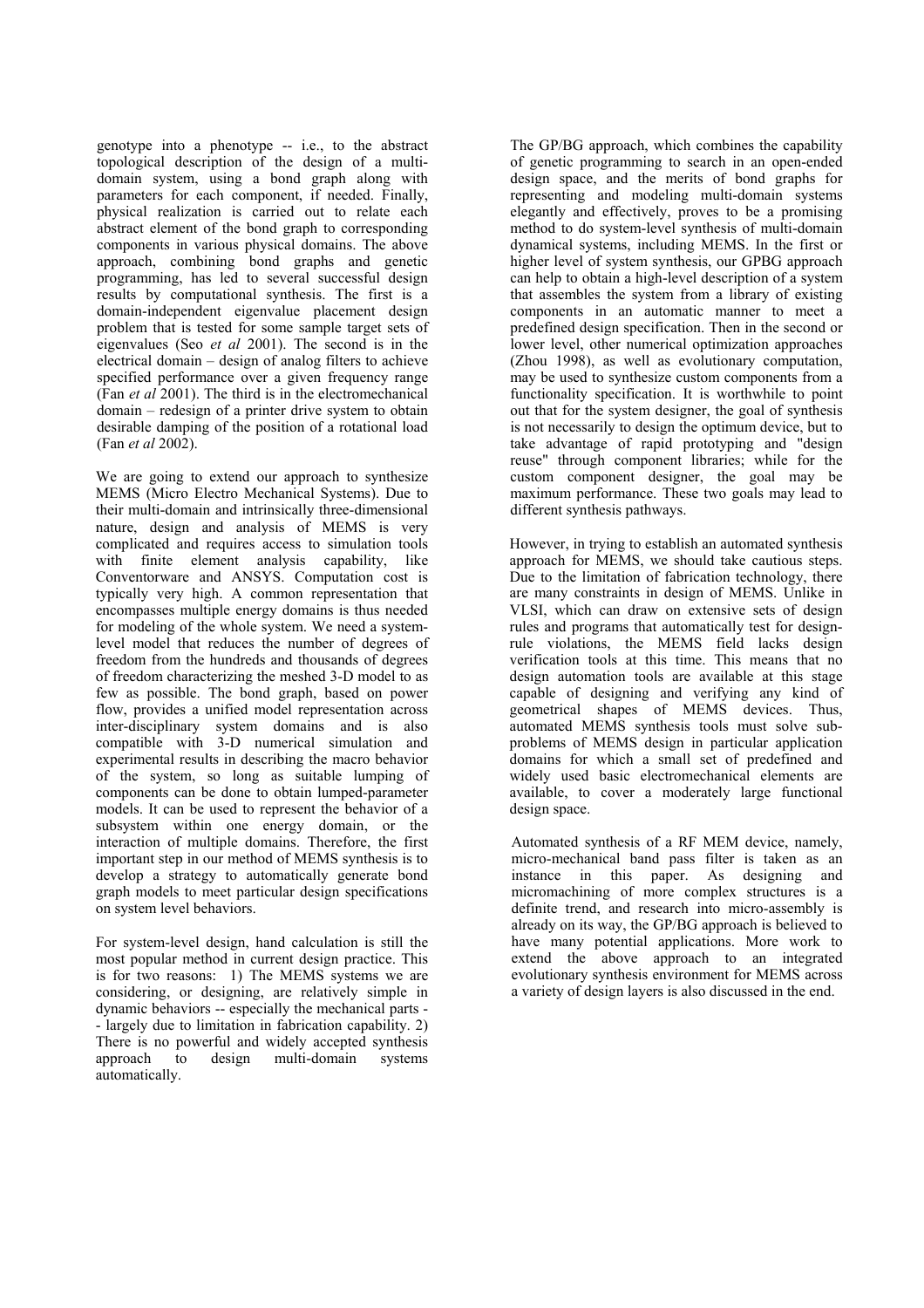# **2. Design Methodology**

#### **2.1 Bond Graphs**

The bond graph is a modeling tool that provides a unified approach to the modeling and analysis of dynamic systems, especially hybrid multi-domain systems including mechanical, electrical, pneumatic, hydraulic components, etc. (Karnopp *et al* 2000). It is the explicit representation of model topology that makes the bond graph a good candidate for use in open-ended design search. For notation details and methods of system analysis related to the bond graph representation see Karnopp et al. and Rosenberg (Rosenberg *et a* 1993). Much recent research has explored the bond graph as a tool for design (Youcef-Toumi 1999).

Bond graphs have four embedded strengths for design applications, namely, the wide scope of systems that can be created because of the multi- and inter-domain nature of bond graphs, the efficiency of evaluation of design alternatives, the natural combinatorial features of bond and node components for generation of design alternatives, and ease of mapping to the engineering design process. Those attributes make bond graphs an excellent candidate for modeling and design of a multidomain system.

#### **2.2 Bond Graph and Genetic Programming**

Genetic programming is an extension of the genetic algorithm, using evolution to optimize actual computer programs or algorithms to solve some task (Holland 1975, Goldberg 1989), typically involving a graph-type (or other variable-length) representation. The most common form of genetic programming (Koza *et al*, 1994) uses trees to represent the entities to be evolved. Genetic programming can manipulate variable-sized strings and can be used to "grow" trees that specify increasingly complex bond graph models. The tree representation on GP chromosomes, as compared with the string representation typically used in GA, gives GP more flexibility to encode solution representations for many real-world design applications. The bond graph, which can contain cycles, is not represented directly on the GP tree—instead, the function set (nodes of the tree) encodes a constructor for a bond graph.

Defining of a proper function set is one of the most significant steps in preparing a genetic programming run. It may affect both the search efficiency of genetic programming and validity of evolved results and is

closely related to the selection of building blocks for the system being designed. In this research, a basic function set and modular function set are presented and listed in table 1 and table 2. Operators in the basic function set basically aim to construct primitive building blocks for the system, while operators in the modular function set purport to construct relatively modular and predefined building blocks composed of primitive building blocks. Notice that numeric functions are included in both function sets, as they are needed in both cases. In other research, we hypothesize that usage of modular operators in genetic programming has some implications in improving its search efficiency. However, in this paper, we concentrate on another issue, proposing the concept of a realizable function set. By using only operators in a realizable function set, we seek to guarantee that the evolved design is physically realizable and has the potential to be manufactured. This concept of realizability may include stringent fabrication constraints to be fulfilled in some specific application domains. This idea is to be illustrated in the design example of an RF MEM device, namely, a micromechanical band pass filter.

Examples of modular operators, namely insert\_BU and insert CU operators, are illustrated in figure 1 and figure 2. Examples of basic operators are available in our earlier work (Seo *et al* 2001).

| <b>Basic Function Set</b> |                                      |  |  |  |  |
|---------------------------|--------------------------------------|--|--|--|--|
| add C                     | Add a C element to a junction        |  |  |  |  |
| add I                     | Add a I element to a junction        |  |  |  |  |
| add R                     | Add a R element to a junction        |  |  |  |  |
| insert J0                 | Insert a 0-junction in a bond        |  |  |  |  |
| insert J1                 | Insert a 1-junction in a bond        |  |  |  |  |
| replace C                 | Replace the current element with a C |  |  |  |  |
| replace I                 | Replace the current element with a I |  |  |  |  |
| replace R                 | Replace the current element with a R |  |  |  |  |
| $^{+}$                    | Add two ERCs                         |  |  |  |  |
|                           | Substract two ERCs                   |  |  |  |  |
| enda                      | End terminal for add functions       |  |  |  |  |
| endi                      | End terminal for insert functions    |  |  |  |  |
| endr                      | End terminal for replace functions   |  |  |  |  |
| erc                       | Ephemeral Random Constant (ERC)      |  |  |  |  |

Table 1. Operators in Basic Function Set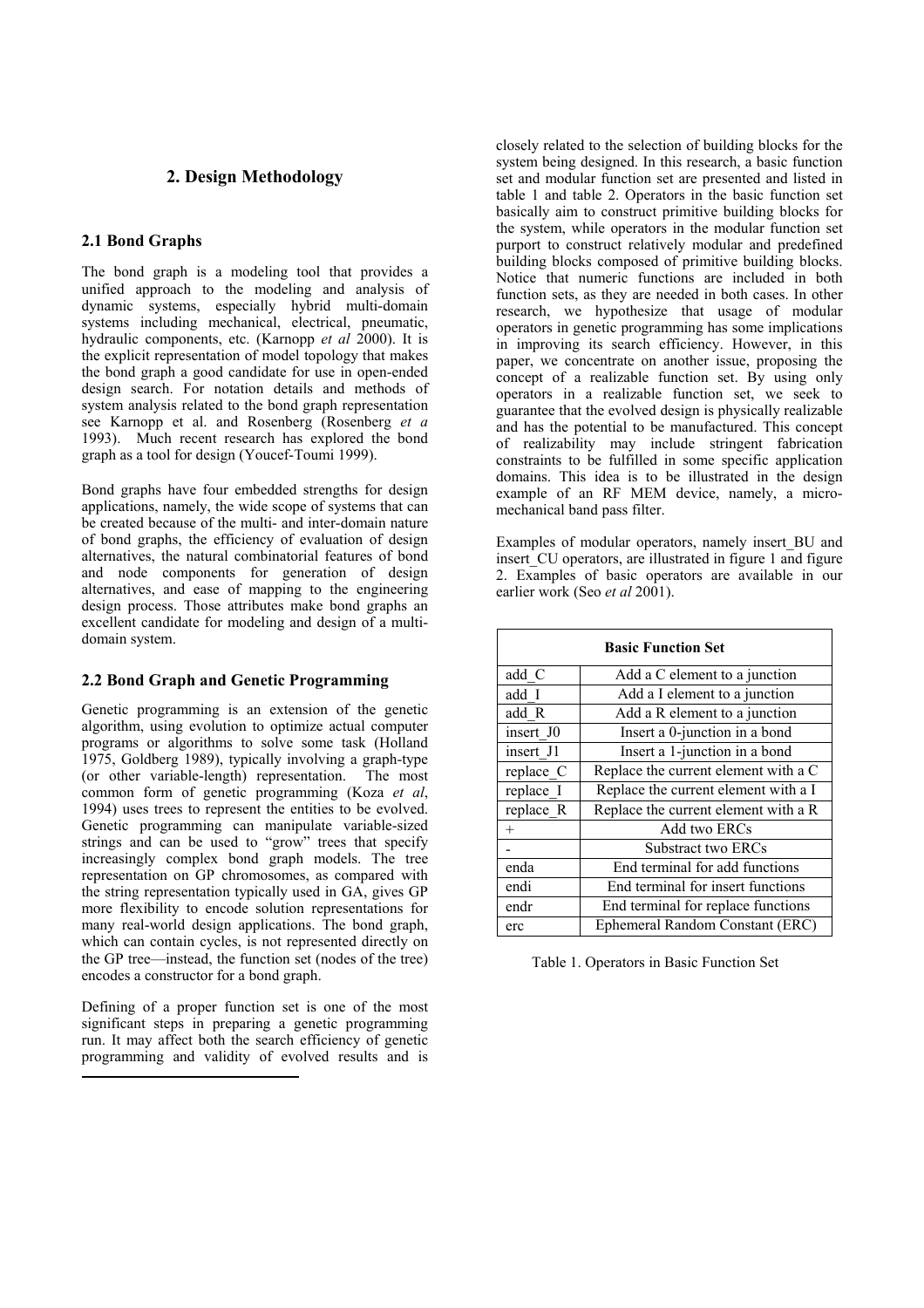| <b>Modular Function Set</b> |                                    |  |  |  |  |
|-----------------------------|------------------------------------|--|--|--|--|
| insert RU                   | Insert a Resonant Unit             |  |  |  |  |
| insert CU                   | Insert a Coupling Unit             |  |  |  |  |
| insert BU                   | Insert a Bridging Unit             |  |  |  |  |
| add RU                      | Add a Resonant Unit                |  |  |  |  |
| insert J01                  | Insert a 0-1-junction compound     |  |  |  |  |
| insert CIR                  | Insert a special CIR compound      |  |  |  |  |
| insert CR                   | Insert a special CR compound       |  |  |  |  |
| Add J                       | Add a junction compound            |  |  |  |  |
| $^{+}$                      | Add two ERCs                       |  |  |  |  |
|                             | Substract two ERCs                 |  |  |  |  |
| endn                        | End terminal for add functions     |  |  |  |  |
| endb                        | End terminal for insert functions  |  |  |  |  |
| endr                        | End terminal for replace functions |  |  |  |  |
| erc                         | Ephemeral Random Constant (ERC)    |  |  |  |  |

Table 2. Operators in Modular Function Set



Figure 1. Operator to Insert Bridging Unit



Figure 2. Operator to Insert Resonant Unit

As illustrated in figure 1, a resonant unit (RU) that composes of one I, R, and C component all attached to an 1-junction, is inserted to an original bond with modifiable site through the insert\_RU function. After insert RU function is executed, a new RU is created and one additional modifiable site, namely bond (3), appears in the resulting phenotype of bond graph along with the original modifiable site bond (1). The new added 1 junction also has an additional modifiable site (2). As component C, I, R all have parameters to be evolved, insert RU function has three corresponding arity  $(4)$   $(5)$ (6) for numerical evolution of parameters.

Figure 2 explains how insert BU function works. Bridging unit (BU) is a subsystem that composes of three capacitors with the same parameters attached together with a 0-junction in the center and two 1 junctions at the left and at the right respectively. After execution of the insert BU function, an additional modifiable site  $(2)$  appears at the rightmost newly created bond. The reason why RU and BU looks in that way is given in the next case study section.

#### **3. Case Study**

#### **3.1 Problem Formulation**

Automated synthesis of a RF MEM device, micromechanical band pass filters is used as an example in this paper (Wang and Nguyen 1999). Through analyzing two popular topologies used in surface micromachining of micro-mechanical filters, we found that they are topologically composed of a series of RUs and Bridging Units (BUs) or RUs and Coupling Units (CUs) concatenated together. Figure 3, 4, 5 illustrates



Figure 3. Layout of Filter Topology I: Filter is composed of a series of Resonator Units (RUs) connected by Bridging Units (BUs).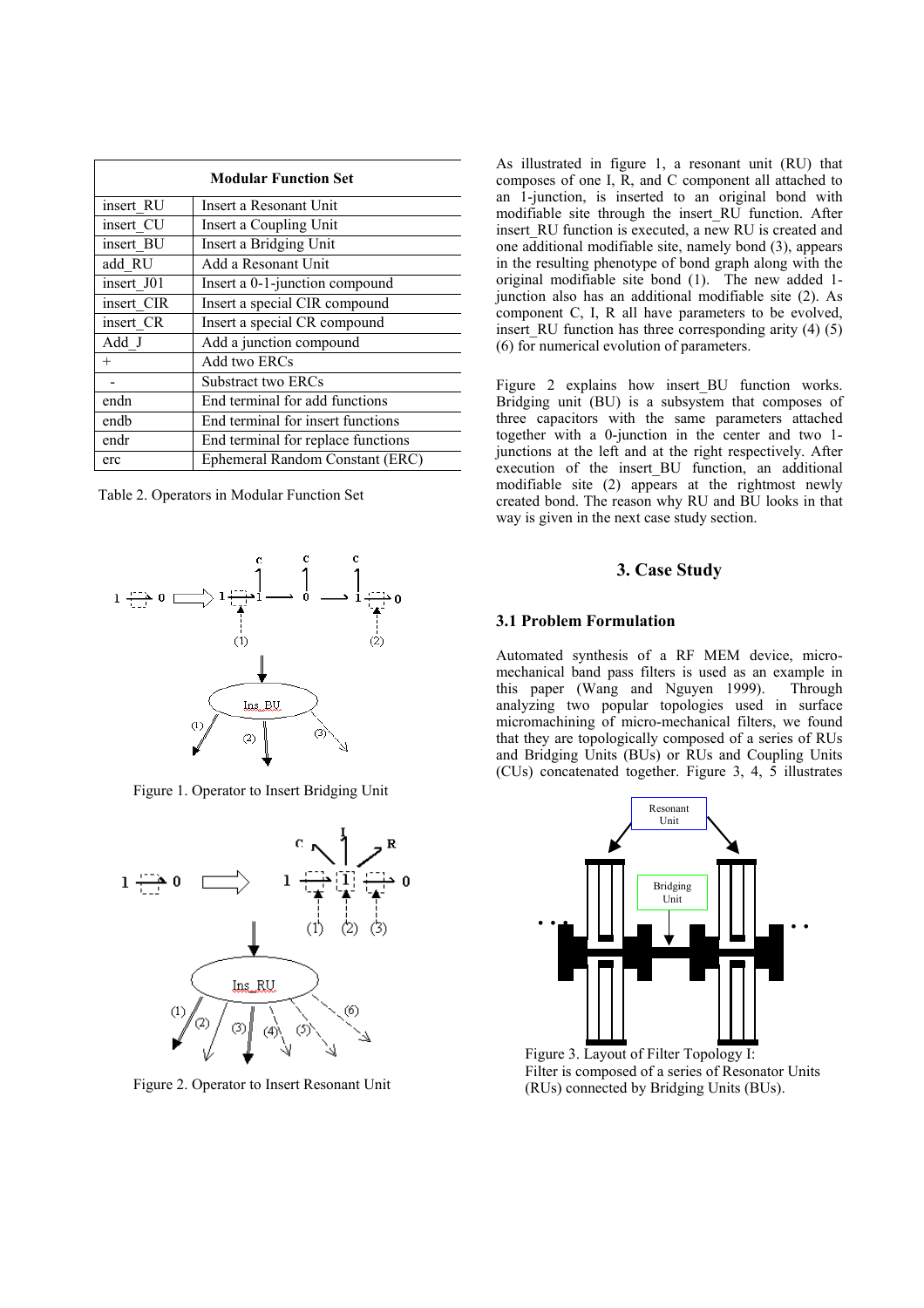the layouts and bond graph representations of filter topology I and II.



Figure 4. Bond Graph Representation of Filter Topology I



Figure 5. Layout of Filter Topology II: Filter is composed of a series of Resonator Units coupled by Coupling Units. Its corresponding bond graph representation is also shown.

#### **3.2 Design Embryo**

All individual genetic programming trees create bond graphs from an embryo. Selection of the embryo is also an important topic in system design, especially for multiport systems. In our filter design problems, we use the following bond graph as our embryo, as shown in Figure 6. evolved circuit



Figure 6. Embryo of Design

## **3.3 Function Set**

GPBG is a quite general approach to automate synthesis of multidisciplinary systems. Using a basic set of building blocks, we can actually try to construct any kind of systems without constraints. However, engineering systems in the real world are confined by various constraints. So if we implement GPBG to synthesis real world engineering systems, we have to take care that those constraints can be enforced within the bounds of the approach.

Unlike our previous designs with basic function sets, which impose fewer topological constraints on design, MEMS design features relatively few devices in the component library. These devices are typically more complex in structure than those primitive building blocks used in the basic function set. Only evolved designs represented by bond graphs matching the dynamic behavior of those devices belong to the component library are expected to be manufacturable under current or anticipated technology. Thus, an important and special step in MEMS synthesis with the GPBG approach is to define a *realizable* function set that, throughout execution, can always produce phenotypes that can be built using existing or expected technology.

By analyzing the system of MEM filters from a bond graph viewpoint, we know that it is basically composed of Resonator Units (RUs) and Coupling Units (CUs). Another popular MEM filter topology includes Resonator Units and Bridging Units (BUs). It turns out that a realizable function set for these design topologies often includes functions from both the basic set and modular set. In many cases, multiple realizable function sets, rather than only one, can be used to evolve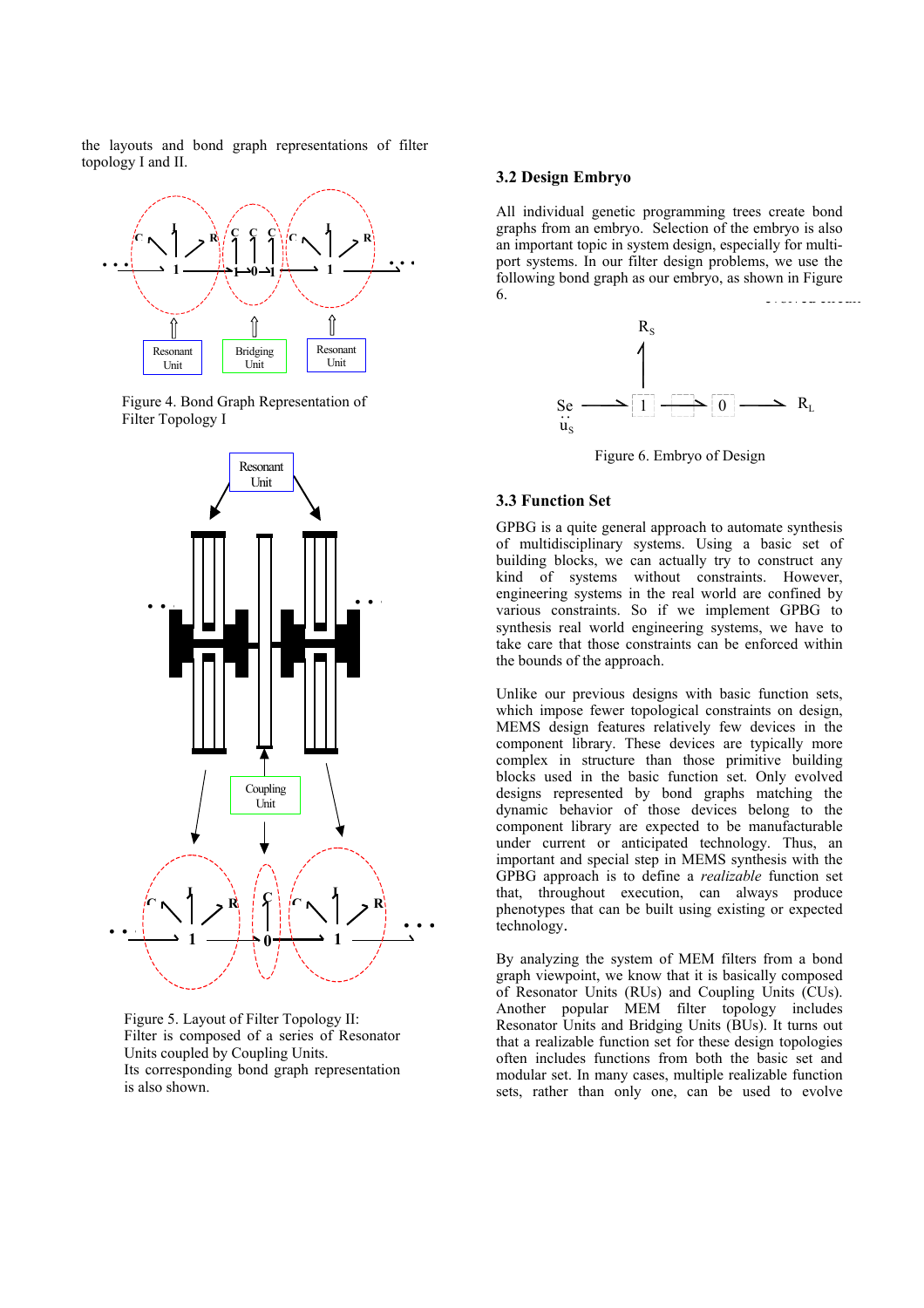realizable structures of MEMS. In this research, we used the following function set, along with traditional numeric functions and end operators for creating filter topologies with coupling units and resonant units.

$$
\mathfrak{R} = \{f \_\text{tree}, f \_\text{insert} \_\text{J}, f \_\text{insert} \_\text{RU},
$$
\n
$$
f \_\text{insert} \_\text{CU}, f \_\text{add} \_\text{C}, f \_\text{add} \_\text{R}, f \_\text{add} \_\text{I}
$$

#### **3.4 Fitness Function**

The fitness function is defined as follows.

Within the frequency range of interest, uniformly sample 100 points. Compare the magnitudes of the frequency response at the sample points with target magnitudes, which is one within the pass frequency range of [316, 1000] Hz, and zero otherwise between 0.1 and 100KHz. Compute their differences and get a sum of squared differences as raw fitness, defined as  $Fitness_{raw}$ . Then normalized fitness is calculated according to:

$$
Fitness_{norm} = 0.5 + Norm / (Norm + Fitness_{raw})
$$

#### **3.5 Experimental Setup**

We used a strongly-typed version [Luke, 1997] of lilgp [Zongker and Punch, 1996] to generate bond graph models. The major GP parameters were as shown below:



Three major code modules were created in our work. The algorithm kernel of HFC-GP was a modified version of an open software package developed in our research group -- lilgp. A bond graph class was implemented in C++. The fitness evaluation package is C++ code converted from Matlab code, with hand-coded functions used to interface with the other modules of the project. The commercial software package 20Sim was used to verify the dynamic characteristics of the evolved design. The GP program obtains satisfactory results on a Pentium-IV 1GHz in 1000~1250 minutes.

#### **3.6 Experiment Results**

Experiment results show strong topological search capability of genetic programming and feasibility of our GPBG approach for finding realizable design for micromechanical filters. Although significant fabrication difficulty is currently presented when fabricating a micro-mechanical filter with more than 3 resonators, it does not invalidate our research and topological search capability of the GPBG approach, considering its potential in exploring more complicated topologies of future MEMS design and the ever-progressing technology frontiers of MEMS fabrication.



In figure 7 above, we define  $K =$  number of resonant units used in the filter topology. It is very obvious from the fitness improvement curve that as evolution goes on, fitness value undergoes continual improvement (Hu *et al* 2002). It is also an interesting observation that, as fitness improves, the value of K also becomes larger. This observation is supported by the fact that a higher-order system with more resonator units has the potential of better system performance than its low-order counterpart. Table 2 shows the values of K and the numbers of the generations at which K changes.

| tions<br>◡ | 64 | $\sim$<br>◡ |  |  |
|------------|----|-------------|--|--|
| r.         |    |             |  |  |

Table 2. Number of Generations vs. Number of Resonator Units

The plot of corresponding system frequency responses at generations 98, 164, 364 and 409 are shown in Figure 8.



Figure 8. Plot of frequency responses of design candidates with different number of resonator units. All results are from one genetic programming run of GPBG approach.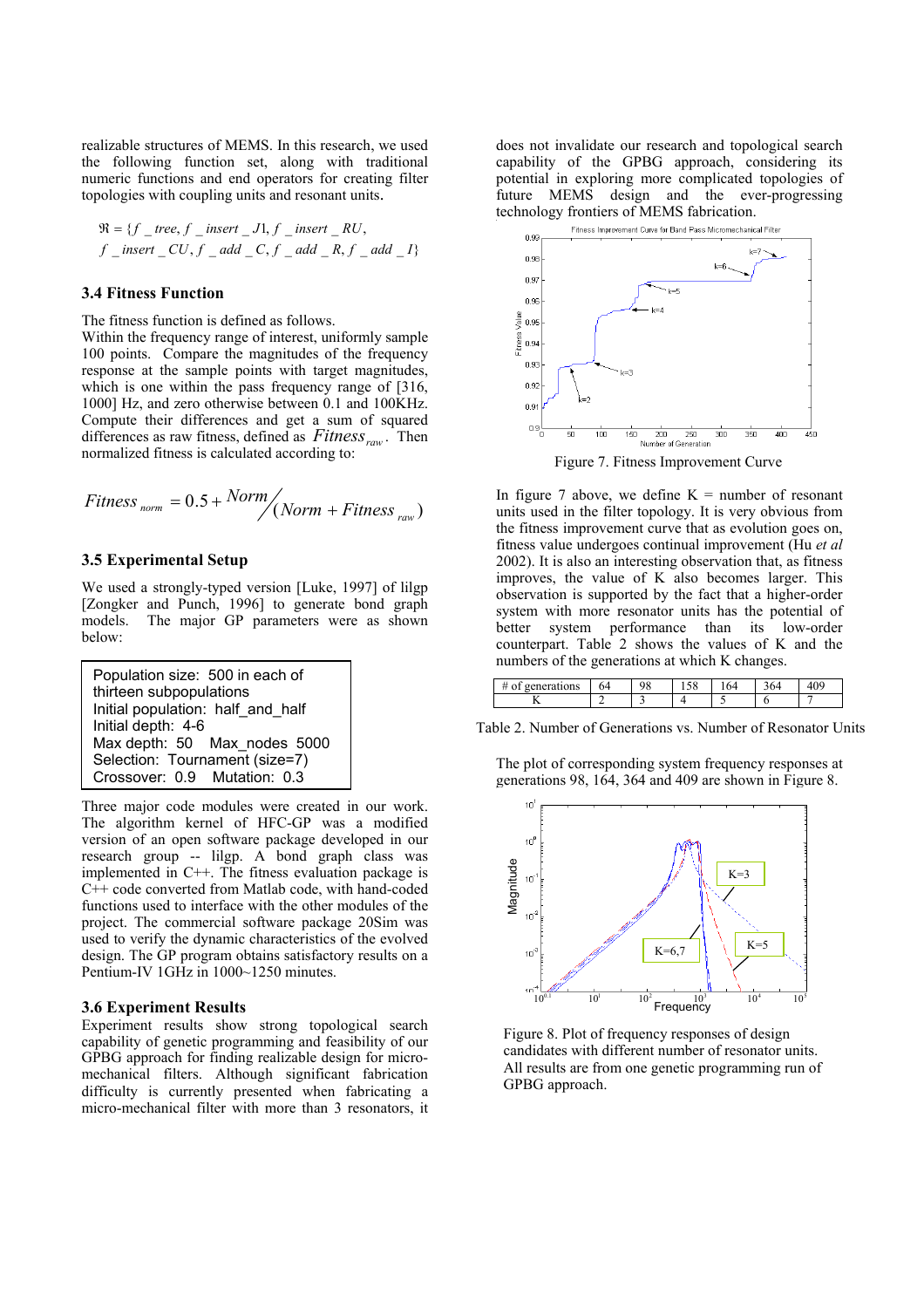A layout of a design candidate with three resonators and its bond graph representation are shown below in figure 9. Notice that the geometry of resonators may not show the real sizes and shapes of a physical resonator and the layout figure only serves as a topological illustration.



Figure 9. Layout and bond graph representation of a design candidate from the experiment with three resonator units coupled with two coupling units.

#### **4. Extensions**

In MEMS, there are two or three levels of designs that need to be synthesized. Usually the design process starts with basic capture of the schematic of the overall system, then goes on through layout and construction of a 3-D solid model. So the first design level is the system level, which includes selection and configuration of a repertoire of planar devices or subsystems. The second level is 2-D layout of basic structures like beams to form the elementary planar devices. In some cases, if the MEMS is basically a result of a surface-micro machining process and no significant 3-D features are present, design of this level will end one cycle of design. More generally, modeling and analysis of a 3-D solid model for MEMS is necessary.

For the second level -- two-dimensional layout designs of cell elements -- layout synthesis usually takes into consideration a large variety of design variables and design constraints. The most popular synthesis method seems to be based on conventional numerical

optimization methods. The design problem is often first formulated as a nonlinear constrained optimization problem and then solved using an optimization software package (Zhou 1998). Geometric programming, one special type of convex optimization method, is reported to synthesize a CMOS op-amp. The method is claimed to be both globally optimal and extremely fast. The only disadvantage and limitation is that the design problem has to be carefully formatted first to make it suitable for the treatment of the geometric programming algorithm. However, all the above approaches are based on the assumption that the structures of the cell elements are relatively fixed and subject to no radical topology changes (Hershenson *et al* 2001). A multi-objective evolutionary algorithm approach is reported for automatic synthesis of topology and sizing of a MEMS 2-D meandering spring structure with desired stiffnesses in certain directions (Zhou *et al* 2001).

The third level design calls for FEA (Finite Element Analysis). FEA is a computational method used for analyzing mechanical, thermal, electrical behavior of complex structures. The underlying idea of FEA is to split structures into small pieces and determine behaviors of each piece. It is used for verifying results of hand calculations for simple model, but more importantly, for predicting behavior of complex models where 1<sup>st</sup> order hand calculations are not available or insufficient. It is especially well suited for *iterative* design. As a result, it is quite possible that we can use an evolutionary computation approach to evolve a design using evaluation by means of FEA to assign fitness. Much work in this area has already been reported and it should also be an ideal analysis tool for use in the synthesis loop for final 3-D structures of MEMS. However, even if we have obtained an optimized 3-D device shape, it is still very difficult to produce a proper mask layout and correct fabricate procedures. Automated mask layout and process synthesis tools will be very helpful to relieve the designers from considering the fabrication details and focus on the functional design of the device and system instead (Ma L., Antonsson E. K. 2000)

Our long time task of research is to include computational synthesis for different design levels, and to provide support for design engineers in the whole MEMS design process.

#### **5. Conclusions**

This paper has suggested a design methodology for automatically synthesizing system-level designs for MEMS. For design of systems like the MEM filter problem, with strong topology constraints and fewer topology variations allowed, the challenge is to define a realizable function set that assures the evolved design is physically realizable and can be built using existing or